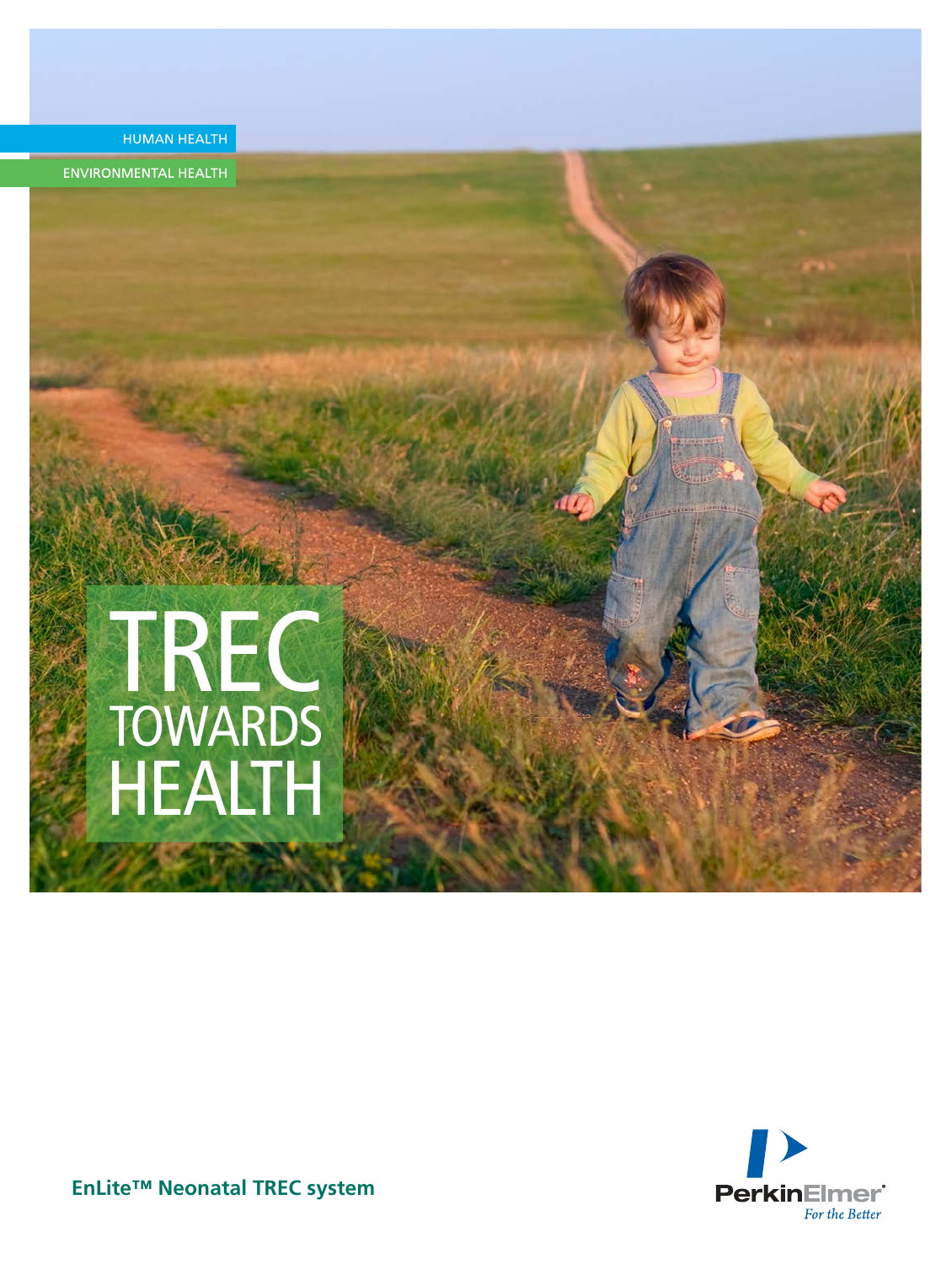### **SCID screening at the start of life**



# The first commercially available solution for SCID screening

PerkinElmer is proud to introduce the first commercial T-cell Receptor Excision Circle (TREC) screening assay. The assay is part of a complete system for the effective and safe screening of Severe Combined Immunodeficiency (SCID).

The EnLite™ Neonatal TREC

Kit is an in vitro diagnostic device intended for the semi-quantitative determination of TREC (T-cell receptor excision circle) DNA in blood specimens dried on filter paper. The test is used in conjunction with the VICTOR™ EnLite Instrument and is an important aid in screening newborns for severe combined immunodeficiency disorder (SCID).

### **Why choose PerkinElmer for SCID screening?**

#### ONE-STOP SUPPLIER

- We cover every process stage – from DBS cards to software
- Ready-to-use reagents and devices from one supplier – no need to custom build
- Effective training and support included in every system delivery

#### QUALITY ABOVE ALL

- The first SCID screening solution to receive marketing authorization in the US
- Manufactured according to GMP and quality standards
- Improved sample integrity and a wide range quality control tools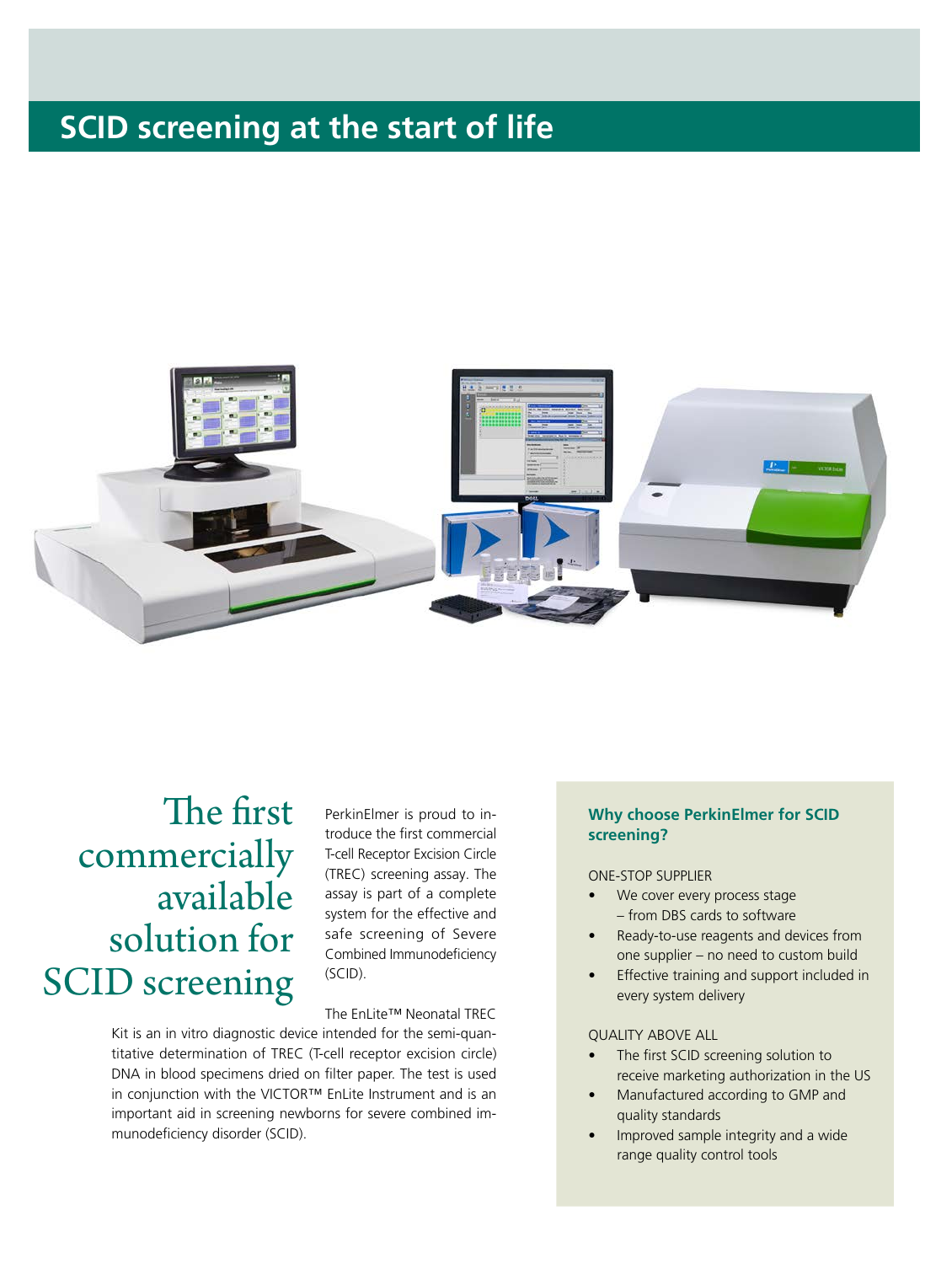

Manufactured according to good manufacturing practice (GMP), the screening kit includes ready-to-use reagents, as well as control and calibrator materials supplied in DBS format to make them as closely representative of newborn screening specimens as possible.

This test is not intended for use as a diagnostic test or screening protocol for SCID-like syndromes such as DiGeorge Syndrome or Omenn Syndrome, nor for the screening of less acute SCID syndromes such as leaky-SCID or variant SCID.

### **A complete system for complete screening**

As the global leader in newborn screening, PerkinElmer is dedicated to solutions that cover the entire screening process, from sample to results. We've innovated and integrated on your behalf, so you don't have to start your screening program from scratch.

#### **• EnLite™ Neonatal TREC assay**

EnLite Neonatal TREC is a duplex assay that detects TREC, the marker of SCID, and beta-actin, which is used as an internal control for each specimen.

### **• VICTOR™ EnLite instrument**

VICTOR EnLite is a plate-reading fluorometer employing TR-FRET to provide simultaneous detection of the assay's dual labels.

### **• EnLite Workstation software with Specimen Gate® option**

EnLite Workstation interprets the results from the instrument and provides flexible reporting options.

As well as supplying a complete product solution, we provide training and expert support to help you setup and maintain your SCID screening program.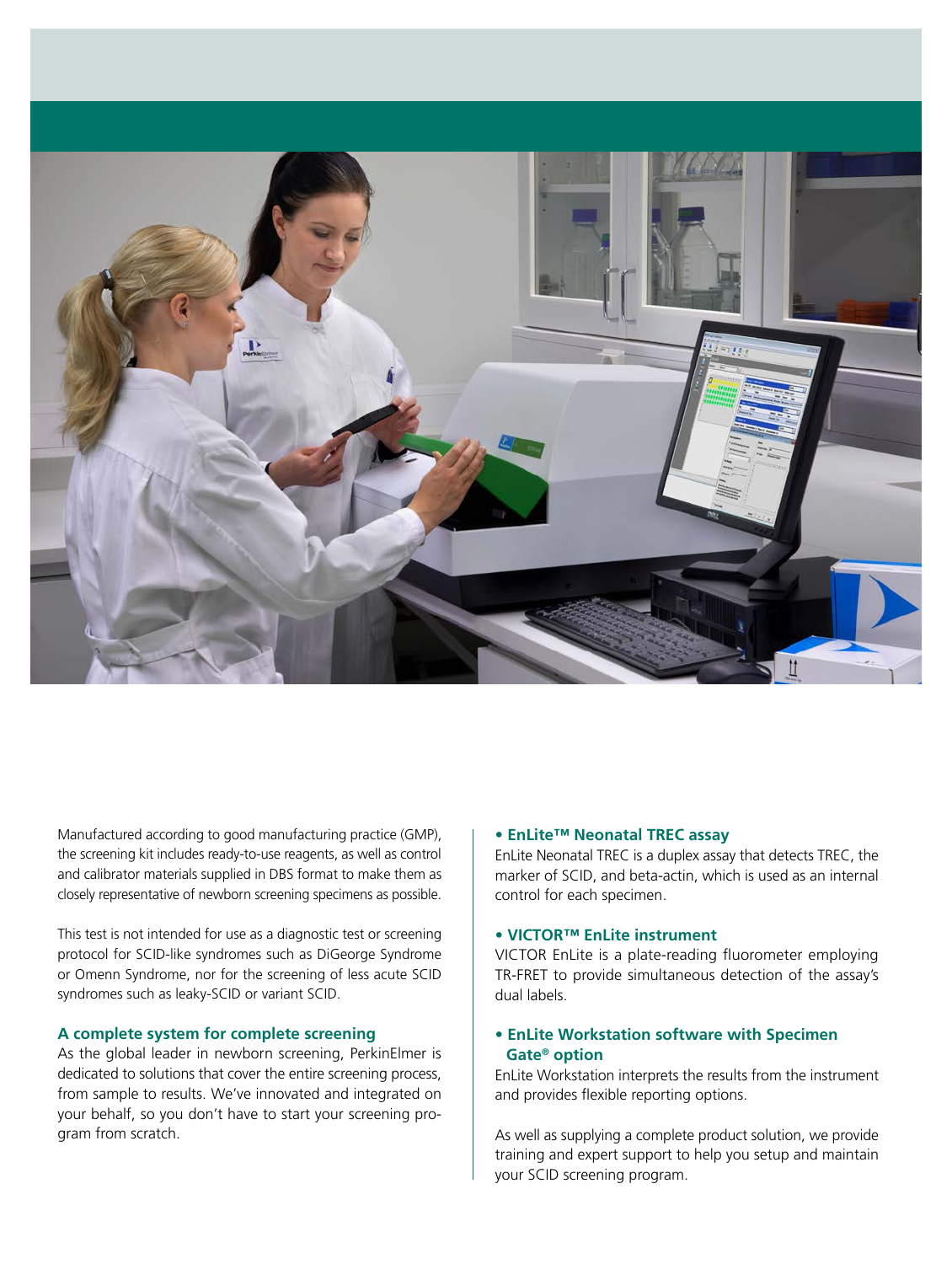### **Four steps to results**



# The effective approach to SCID screening

**PUNCHING ELUTION AMPLIFICATION MEASUREMENT** 

The screening process for SCID consists of four simple steps: punching, elution, amplification and measurement. With no need for DNA extraction and transfer steps, there is less risk to sample integrity. The assay is performed through the elution and amplification steps, and measured, all on the same microplate.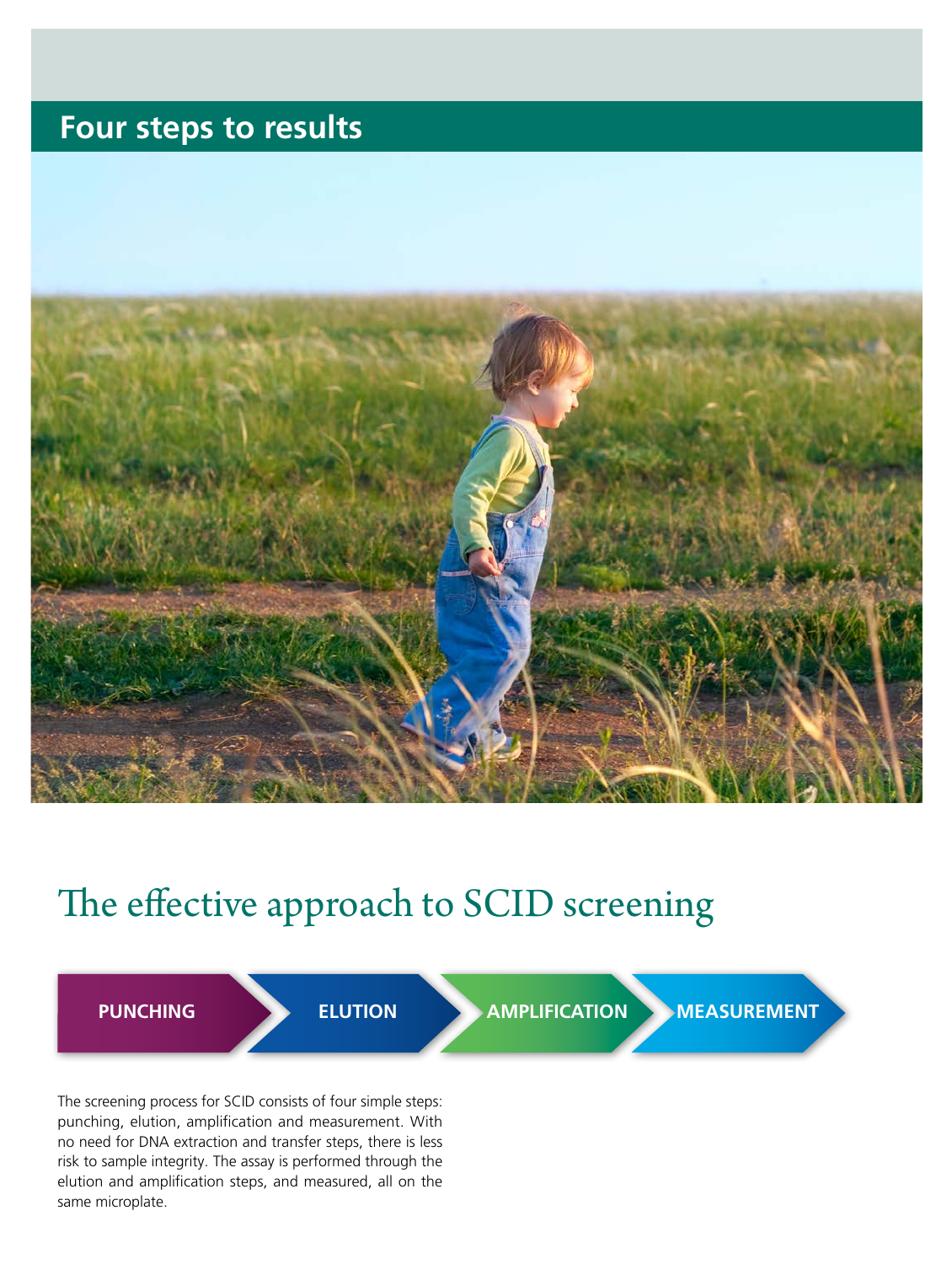### **See the results**

With EnLite Workstation software, you can interpret and report results effectively. One look and you see the results of your SCID screening program.

The EnLite workstation software can be run independently or linked up with Specimen Gate® for full integration of the EnLite TREC system into your existing screening programs.

# EnLite™ Workstation software includes



**Quality control** Graphical display of data with automated QC flagging



**Worksheet view of results** Color coding for easier interpretation and processing of results



**Audit Trail** A detailed history of all user actions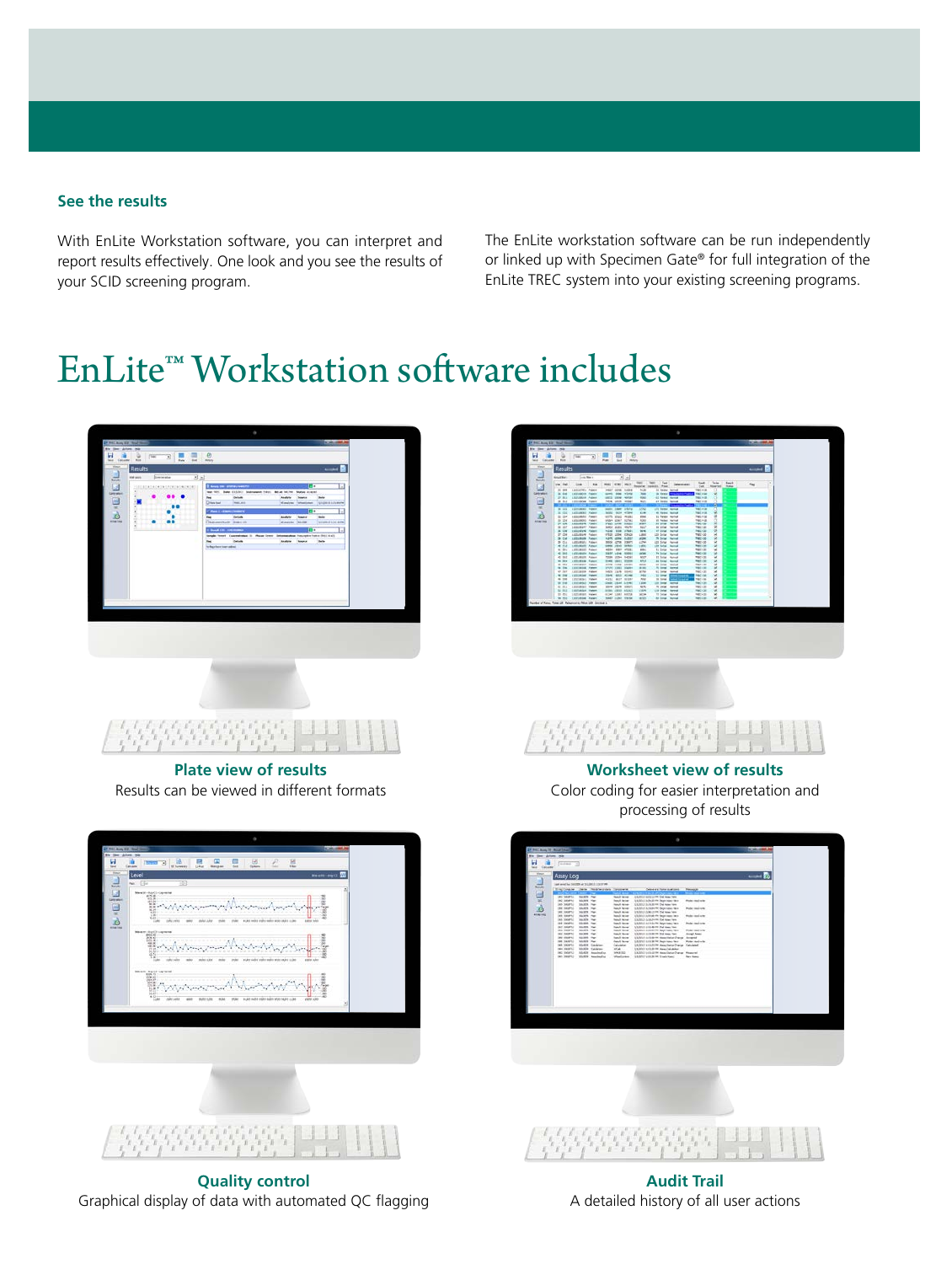### **When performance matters**

# Excellent sensitivity and specificity

### **Clear separation of risk samples and fewer false positives**

In a clinical study\*, the EnLite TREC assay was used to test approximately 6,400 retrospective dried blood spot samples along side of 17 confirmed SCID positive blood spot samples. All 17 SCID DBS samples were successfully identified as SCID presumptive positive in the study.

\* Study performed by Statens Serum Institut, Copenhagen, Denmark for Wallac OY, Turku, Finland.



Histogram showing values obtained with assay for newborn specimens using singlicate measurements. Blue indicates normal sample (n=5426), red indicates the SCID samples (n=17).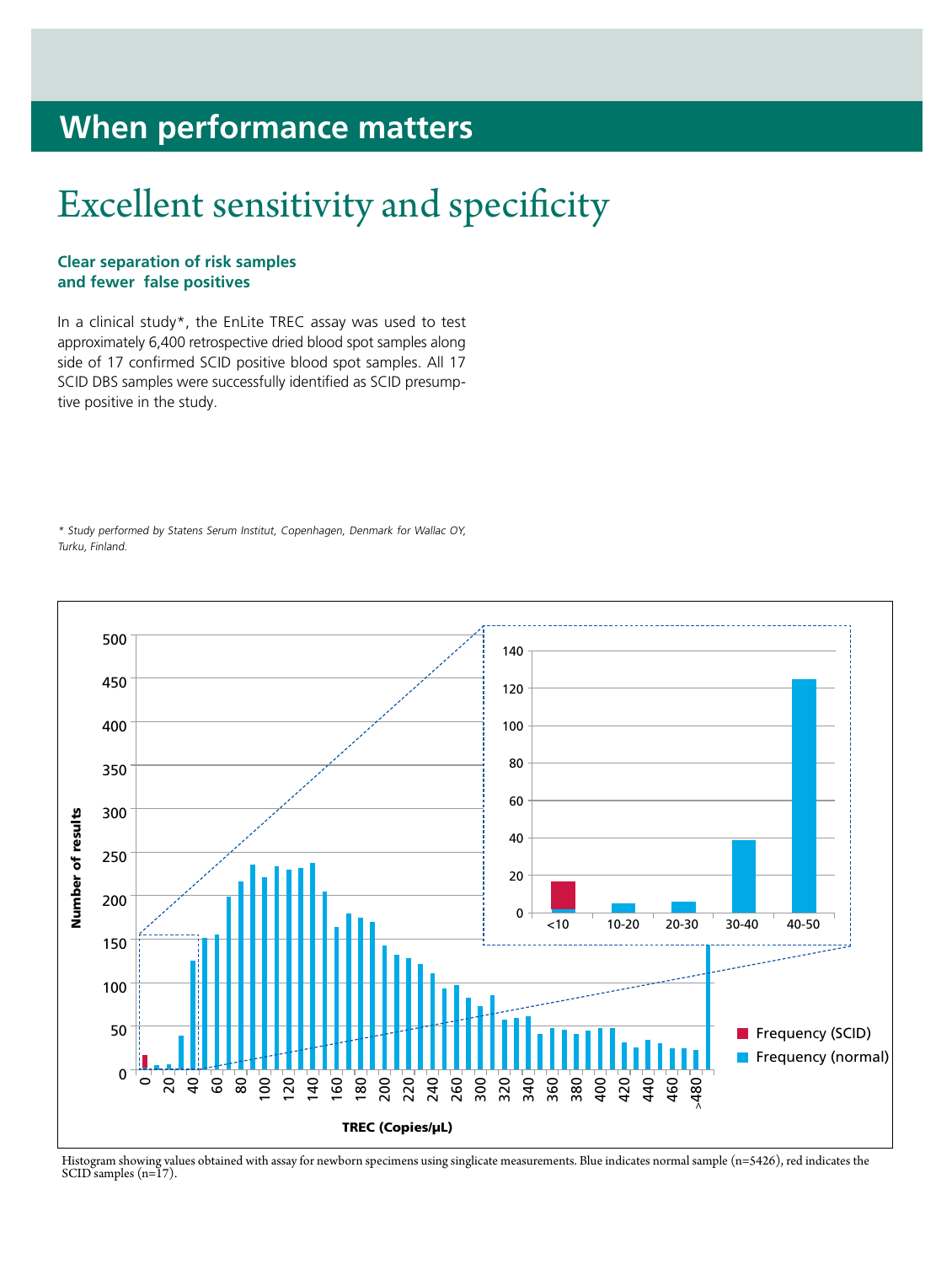In the study all the samples were initially tested in singlicate for TREC. The samples having a low TREC value were then retested in duplicate to confirm the low TREC result. The test results for beta-actin were simultaneously compared to the cut-off to identify any samples characterized by DNA amplification failure.

This two-round process minimizes the number of false positive samples, and identifies samples where amplification has failed and a new sample is needed. Each laboratory should establish their reference range for their newborn screening population.